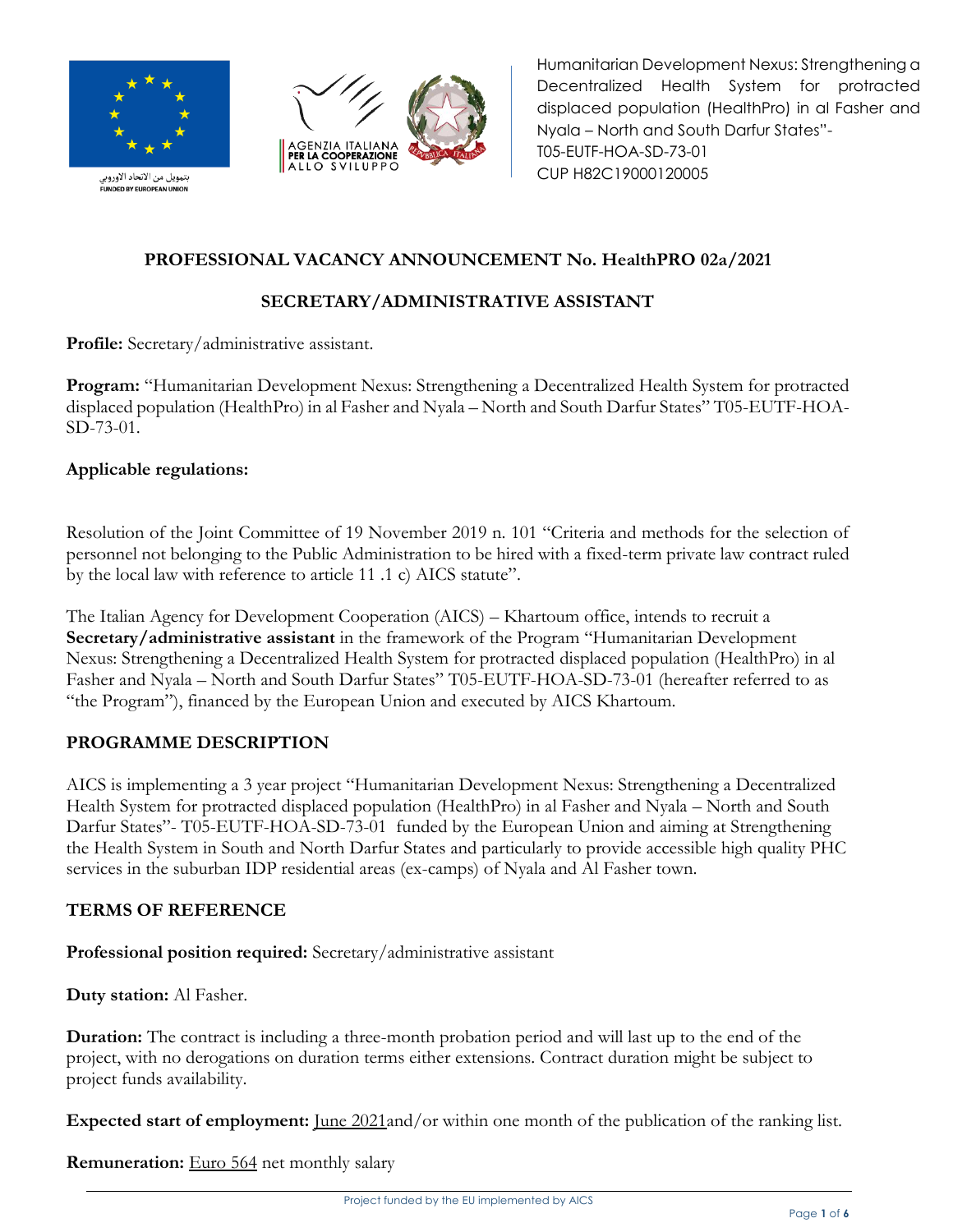. **Prohibition to engage in other activities**: The selected candidate must not be in a situation of conflict, even potential, of interests that undermine the impartial exercise of the functions, as provided for in Article 53 of Legislative Decree no. 165 of 2001, referred to in Law No. 190 of 2012 and by the Code of Ethics and Conduct of AICS.

The contract implies an exclusivity clause and the employee won't be allowed to carry out any other business/activity that could be in conflict with duties and ToR during the contract period.

The Administration reserves the right to verify, under penalty of exclusion and contract termination, the exclusivity clause compliance..

### **1. KEY FUNCTIONS**

The candidate is requested to work under the supervision of the Program Technical Coordinator, showing excellent communication skills, total reliability, punctuality, and ability to learn detailed procedures and adhere to them.

In particular, the Secretary/administrative assistant will:

- Ensure all receptionist functions for visitors and telephone calls;
- Collect and keep rekord of notes, massages, letters, comunications;
- Support Project Officers to schedule appointments and arrange meetings;
- Prepare and/or translate all internal documents such as official letters, internal notes, quotations, receipts and commercial documents;
- Assist project staff and international consultant for logistic arrangements, travel reservations, travel permits or any official requested documentation;
- Keep informed Project Coordinato and Project Officer about office details and management of problems;
- In collaboration with the Project Officer ensure the good management of human resources working at the office, securing the smooth running of the Italian Cooperation Office in an atmosphere of teamwork;

#### Adminstrative Tasks:

- Keep Office accountability record and ensure compliance with standard AICS administrative procedures;
- Maintain the archive updated classifying the documentation of the projects;
- Maintain confidentiality of documents and information received;
- Ensure the good care and general maintanance of office supplies (e.g. IT equipment, photocopier);
- Support Project officer in the daily management and administration of office premises (e.g. regular payment of services as water/electricity/internet bills);
- Support Project Officer in payments, bank procedures and equipment procurment/transport matters (e.g. delivery notes, clearance/stoking);

### **2. REQUIREMENTS**

#### **2.1 Essential requirements**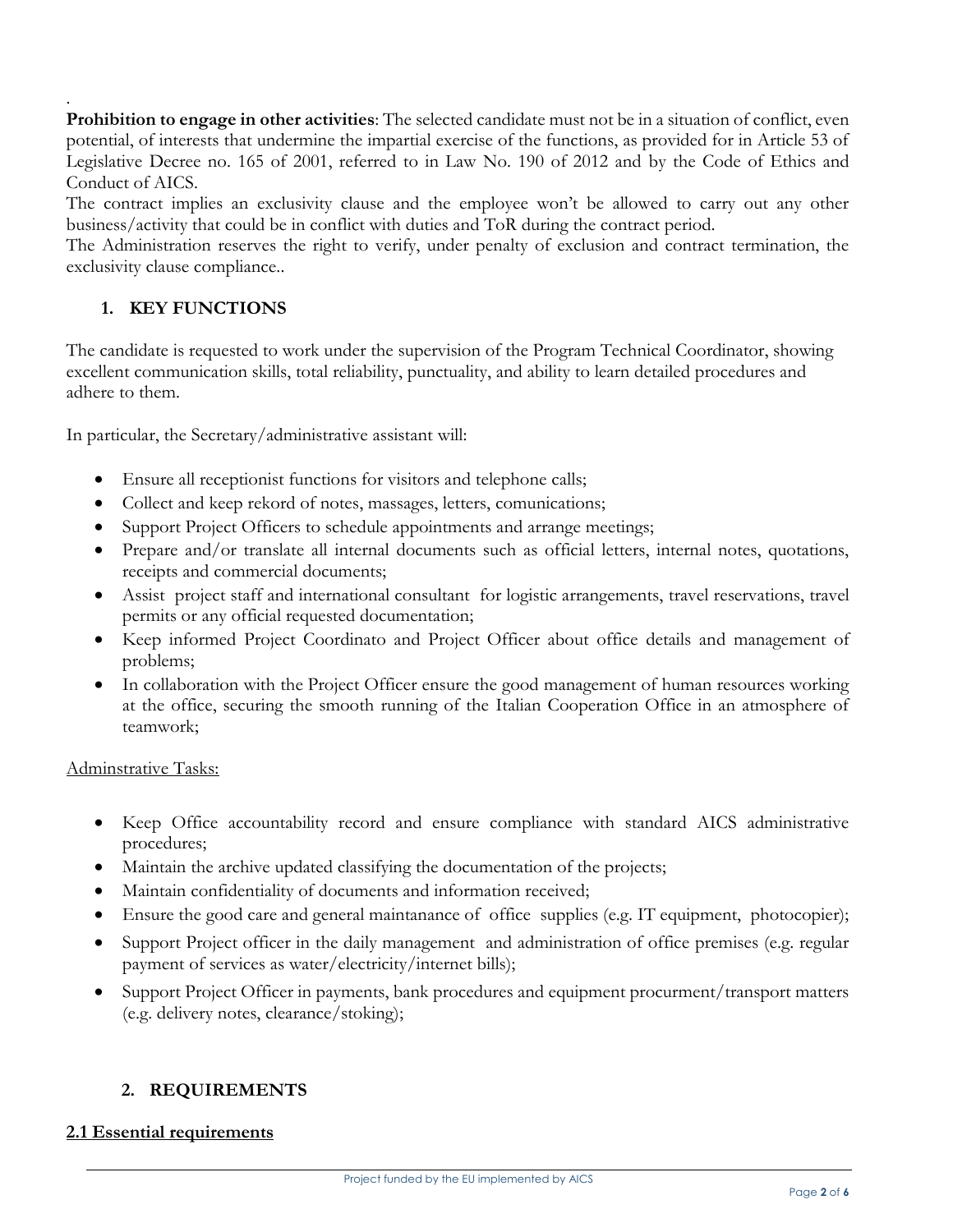Candidates will be considered eligible for selection on the basis of the following essential requirements, to be fulfilled by the deadline for applications:

- Age not exceeding (at the time of signing the contract) that required for retirement by local regulations (60 years), or by Italian regulations (ref. Law 398/87) for candidates' subject to the Italian social security system (67 years);
- Medically fit for employment;
- A degree in computer science, political science, economics, public relations or similar areas;
- At least two (2) years of relevant experience as secretary/translator;
- Good knowledge of spoken and written English;
- Good knowledge of Arabic (oral and written);
- Good knowledge of the office package software (**excel, word, PowerPoint**);
- Not having sustained, in the three-year period preceding the date of expiry of the notice, an assessment of insufficiency in the assessment of work done/performed in the context of employment contracts signed with AICS offices other than Khartoum

### **2.2 Preferred requirements**

- At least two (2) years experience working in the field of development with INGOs, UN agencies or Cooperation agencies;
- Human resources management and archive-protocol management experience;
- Knowledge of Italian language;

Before submitting their application, candidates should assess whether they fulfil all the essential requirements specified in this vacancy notice. Professional experiences indicated in the curriculum vitae are accounted only from the time the candidate obtained the degree required for the position. Start and end dates of all previous positions and indication on whether they were full- or part-time should be clearly stated in the curriculum vitae. Details of any professional experience, training, research, or studies must be provided in the application. Upon request, candidates must be able to provide supporting documentation clearly indicating the duration and nature of those experiences.

### **3. HOW TO APPLY**

The submission of the application, duly signed, should indicate the vacancy announcement code. The application shall be written in English and include:

- 1. **Legally Binding Statement** (according to art. 46 of Italian D.P.R. 28.12.2000 n. 445), as per the attached template, declaring:
	- a) Surname, name, date and place of birth;
	- b) Residence;
	- c) Age not exceeding (at the time of signing the contract) that required for retirement by local regulation (60 years), or by Italian regulation (ref. Law 398/87) for candidates' subject to the Italian social security system (67 years);
	- d) Citizenship;
	- e) Being medically fit for employment;
	- f) Full enjoyment of political and civil rights;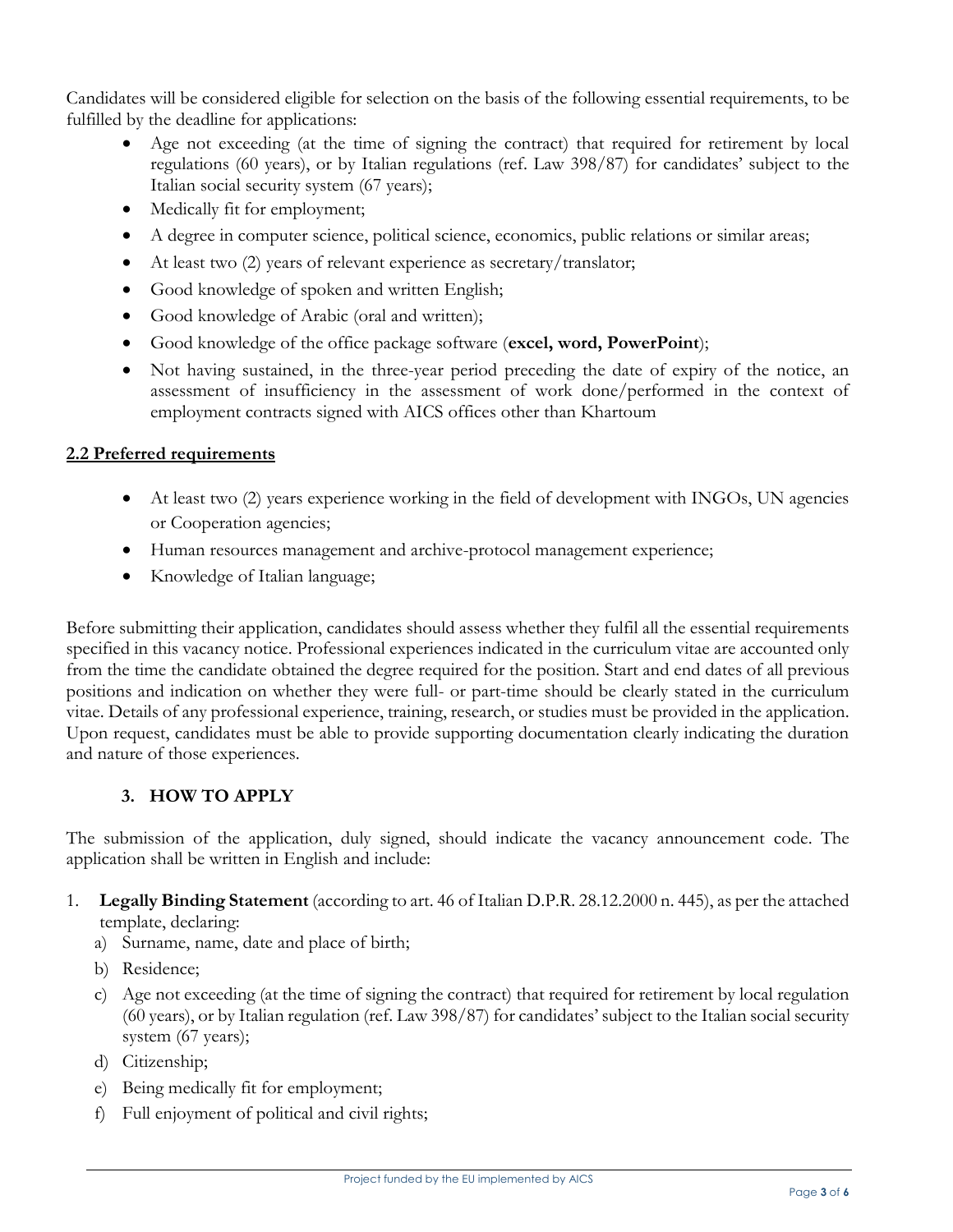- g) Absence of convictions for any criminal offence and absence of any pending criminal and accounting offences both in Italy and abroad;
- h) Not to have been dismissed, dispensed, declared lapsed or fired from employment in a public administration, both in Italy and abroad;
- i) Not having sustained, in the three-year period preceding the date of expiry of the notice, an assessment of insufficiency in the assessment of work done/performed in the context of employment contracts signed with AICS offices other than Khartoum;
- j) To have acquired the academic qualification required by the selection notice;
- k) To have acquired the professional experience required by the selection notice;
- l) To have a written and spoken knowledge of English language, at least level C1 of the Common European Framework of Reference for Languages;
- m) To have knowledge and consistent effective use of the main Microsoft Office applications;

Any false declaration will incur penal sanctions according to article 76 of Italian D.P.R. 28.12.2000, n. 445. as subsequently amended and supplemented, facing immediate termination of employment and loss of any wrongfully obtained benefit.

The application shall also include:

- 2. **Signed** motivation letter in English;
- 3. Copy of valid ID;
- 4. **Signed** Curriculum vitae in English;

**The applicant should also provide a telephone number for communications.** The applicant must communicate any changes occurring after the submission of the application for this vacancy. The applications, duly dated and signed, should be submitted in non-modifiable pdf format to the following email address: [recruitment.sudan@aics.gov.it](mailto:recruitment.sudan@aics.gov.it) by **June 6 th 2021 at 12:00 (Khartoum time)**:

 in non-modifiable pdf format to the following email address: [recruitment.sudan@aics.gov.it](mailto:recruitment.sudan@aics.gov.it)**.** The subject of the email must contain the vacancy announcement Code **HealthPRO 02a/2021**.

Please note that only complete applications received within the deadline will be accepted and considered.

# **4. EXCLUSION FROM SELECTION PROCEDURES**

The following will determine exclusion from the selection procedure:

- a) Applications lacking any of the essential eligibility requirements;
- b) Applications received after the deadline stated in this announcement and not following terms and modality set out in the present announcement;
- c) Application documents not signed.

# **5. EVALUATION OF APPLICATIONS**

Once the terms of validity of the notice have elapsed, the head of AICS office in Khartoum assesses the admissibility of the applications regarding the presence of the essential requirements and the absence of causes for exclusion. The exclusion is communicated to the candidates concerned.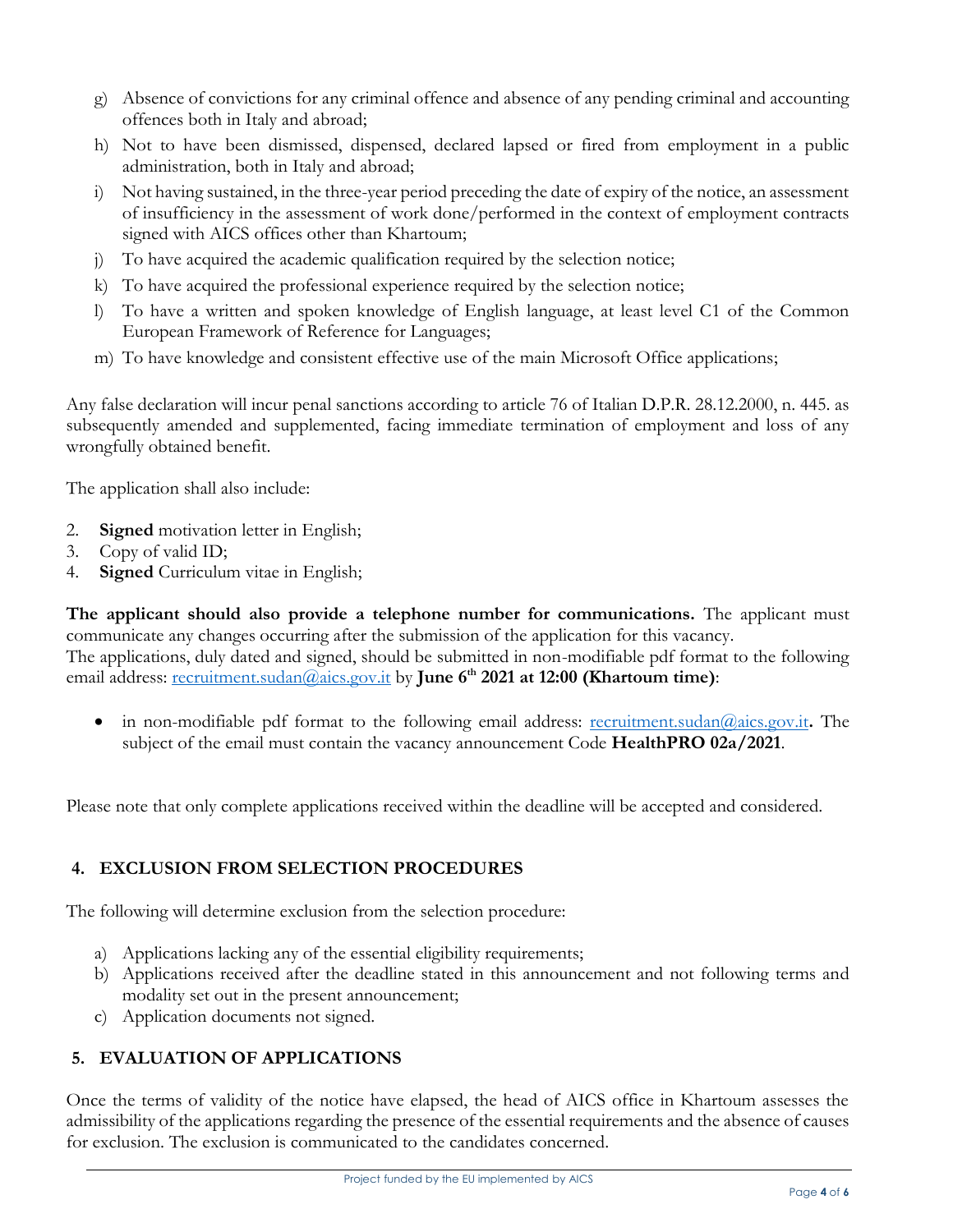Subsequently, a recruitment commission of three members appointed according to art. 2 of the document approved by the *Delibera* n.101 of the Joint Committee n.101 evaluates the merits of applications by assigning a maximum overall score of 100 points according to the following criteria:

## **QUALIFICATIONS (Max 70 points)**

- *-* Additional academic titles than the obligatory one: up to 10 points;
- *-* Language skills: up to 10 points;
- *-* Professional experience: up to 40 points;
- *-* Other qualifications of professional skills: up to 10 points.

## **INTERVIEW (Max 30 points)**

Candidates who score at least 40 points, in the assessment of qualifications, are invited for an interview. A maximum score of 30 points can be attributed. The interview will be carried out at the premises of the Italian Agency for Development Cooperation in AlFasher or Khartoum.

The interview shall be held in the languages indicated in the vacancy announcement and shall assess also with practical tests, the applicant's knowledge and experience, languages skills, his or her ability to carry out the position and any other skills deemed necessary to assess the candidate's profile in relation to the post to be filled.

The invitation for an interview will be communicated by telephone to the number indicated by the candidate in the application. Applicants are not entitled to reimbursement of any costs incurred in connection with the interview.

Following the interview process, a list of candidates is drawn which includes only candidates with an overall score above 60% of the maximum attributable points (60 points).

# **6. RESULTS OF THE SELECTION**

The candidate with the highest score in the ranking list is declared the winner. He/she is informed by email or any other appropriate means.

The ranking list remains valid for one year and can be extended for 1 additional year whenever deemed necessary for the implementation of the initiative. In case of a decline by the winning candidate or an early termination of the contract, AICS may assign the position to the next candidate in the ranking list

In the event of equal scoring, the youngest either female candidate will be preferred.

The ranking list is published on AICS and AICS Khartoum Office website.

In the employment contract between AICS Khartoum and the candidate - selected through the recruitment procedure – both parties can – in the presence of a just cause or a fact of such gravity that does not allow the continuation, not even provisional, of the employment relationship - withdraw from the contract.

In any case, the employee may withdraw from the contract with a 6 months' notice.

The employment contract foreseen the signature of the Italian Agency for Development Cooperation Code of Ethics and Behaviour of staff by the employee according to art. 11, comma 1, let. C) of the Ministry Decree n. 113 July 22nd 2015